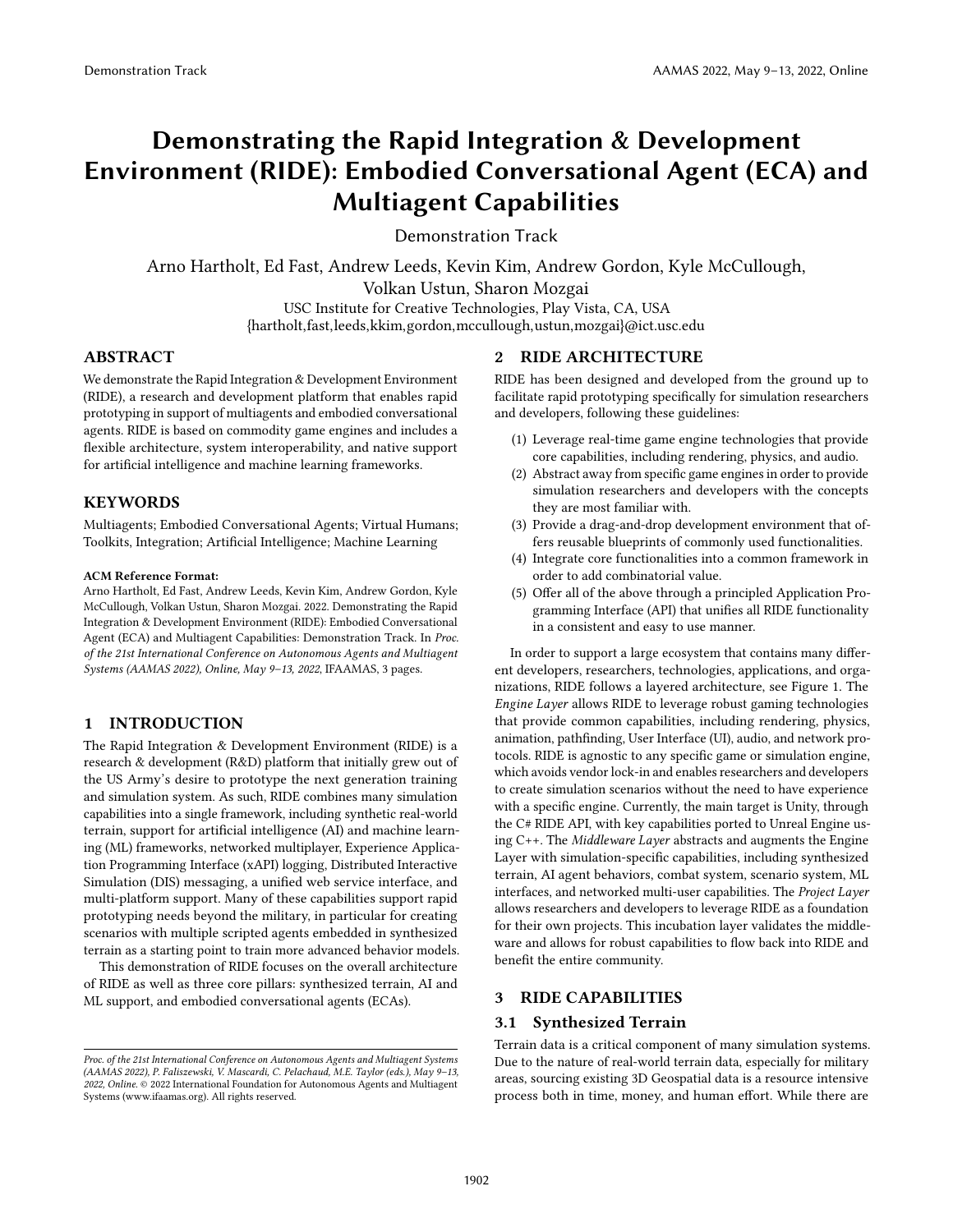<span id="page-1-0"></span>

Figure 1: The multi-layer RIDE architecture.

existing databases of high-quality data, that data is not often simulation ready or of a level of fidelity that could support ground level first person systems as would be necessary for specific use cases such as human training systems or autonomous vehicles simulators. Researchers at USC ICT have developed a fully automated pipeline that takes in high-resolution data from sources such as Small Unmanned Aerial System (sUAS) [\[2\]](#page-2-1) or Microsoft Bing [\[3\]](#page-2-2), and outputs high-resolution 3D models ready for simulation [\[1\]](#page-2-3). The resulting terrain is used in RIDE with agent navigation, tree replacement, detailed measurement, deformation, etc.

#### 3.2 AI and ML

A serious bottleneck is the ability to create, collect, analyze, and validate quality data that is relevant and readily accessible, in sufficient quantities. RIDE addresses this challenge by combining relevant capabilities into a principled architecture and API, shaped directly by AI R&D needs. As such, it provides a natural environment for AI and ML experiments, augmenting general data science needs.

RIDE enables users to author, test, validate, train, and execute agent behaviors. To this end, initial agent behaviors can be scripted with either state machines or behavior trees in order to bootstrap experiments. Provided behaviors include movement, attacking, and formations, tied to dedicated combat and health systems. Alternatively, networked multiplayer allows multiple teams of users to control avatars in a common synthetic environment, each from their own location and type of hardware (e.g., desktop, mobile).

Both human avatars and bots can be mixed, gathering data to train ML models. RIDE has been used to create and run models in TensorFlow, PyTorch and custom solutions. Results can either directly be run in RIDE through the inference model, by providing individual commands to agents, or by generating behavioral code that leverages atomic actions. See [\[7\]](#page-2-4) for more details.

#### 3.3 Embodied Conversational Agents

ECAs are interactive, digital characters that perceive real humans and respond appropriately, both verbally and nonverbally. They act as social interface agents that add a social component to the environments in which they are embedded. They provide a standardized experience across users and can be omnipresent and indefatigable

in their roles. ECAs have been shown to improve user's perception of their environment [\[11\]](#page-2-5), increase interaction time [\[12\]](#page-2-6), and improve learning outcomes [\[16\]](#page-2-7).

ICT has widely been recognized as one of the leaders in ECA R&D, including basic research in cognitive architectures [\[14\]](#page-2-8), audiovisual sensing [\[15\]](#page-2-9), and character animation simulation [\[17\]](#page-2-10), as well as applied prototypes for leadership development [\[10\]](#page-2-11), information dissemination [\[13\]](#page-2-12), job interview training [\[8\]](#page-2-13), and life-long learning [\[18\]](#page-2-14). Our approach is highly interdisciplinary with a strong focus on integrating both theory and technology into common frameworks [\[6\]](#page-2-15) [\[4\]](#page-2-16). This work has resulted in the Virtual Human Toolkit, a collection of modules, tools, and libraries designed to aid and support researchers and developers with the creation of virtual human conversational characters [\[9\]](#page-2-17). The Toolkit is freely available for academic and government purpose use. Recent efforts have resulted in the ability to develop virtual humans for a range of hardware platforms, including web, mobile, AR and VR [\[5\]](#page-2-18).

Ongoing work integrates these efforts with RIDE, revolving around architecture, capabilities, and content. The Toolkit architecture is modular, using a combination of message passing and direct data streams to facilitate inter-module communication, augmented with a microservices architecture. RIDE has integrated its messaging protocol (VHMsg) built on top of ActiveMQ. This allows interfacing with any of the main Toolkit modules and the capabilities they represent, including natural language processing (NLP) and nonverbal behavior generation. In addition, by leveraging RIDE's dedicated web services system, commodity AI-related services are provided, including audio-visual sensing, speech recognition, NLP, and text-to-speech generation. Nonverbal behavior realization (e.g., lip-sync, facial expressions, conversational gestures) is directly integrated within RIDE. These capabilities allow agents to observe real human users, create its communicative intent, and realize that intent verbally and nonverbally, synchronized in real-time.

## 4 DISCUSSION

We demonstrate RIDE, the Rapid Integration & Development Environment, as a foundational platform for R&D in the field of multiagents and embodied conversational agents. RIDE's focus on rapid prototyping, system interopability, and architectural flexibility, combined with a range of integrated features (e.g., synthesized terrain, native AI and ML support, multiplatform support), results in a platform that enables researchers and developers to quickly create virtual environments. RIDE is freely available for US government purpose or through a custom license<sup>[1](#page-1-1)</sup>. RIDE is early work and therefore one of its limitations is varied levels of maturity for its features. Future work will extend the number of agents that can run simultaneously, integrate the ability to rapidly create self-avatars, and expand support for Unreal Engine.

#### ACKNOWLEDGMENTS

We thank all of our partners at USC ICT, DEVCOM STTC, and ONR. Part of the efforts depicted were sponsored by the US Army under contract number W911NF-14-D-0005. The content of the information does not necessarily reflect the position or the policy of the Government, and no official endorsement should be inferred.

<span id="page-1-1"></span><sup>1</sup>https://ride.ict.usc.edu/getting-started/obtain-ride